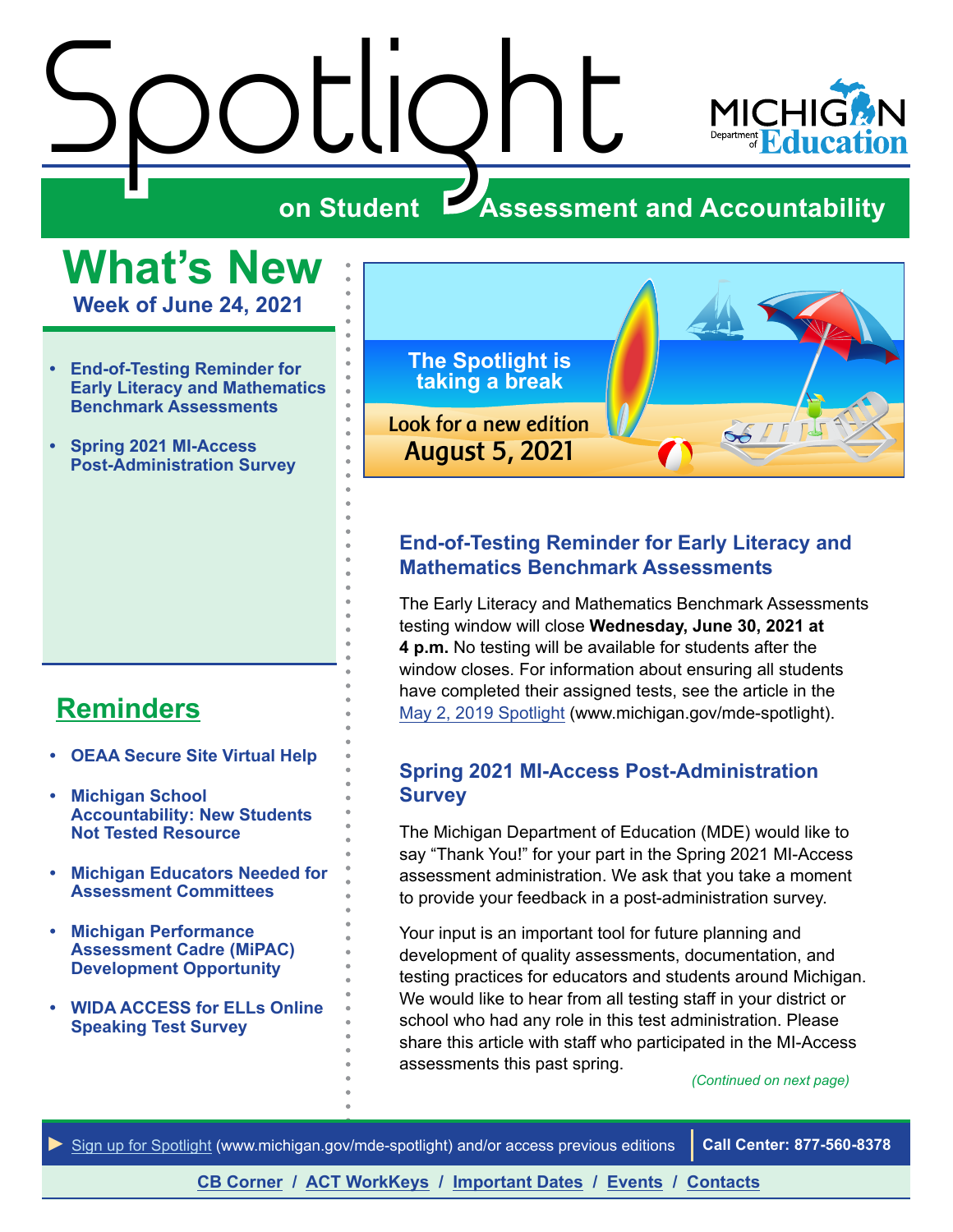# Spotlight **on Student Assessment and Accountability** June 24, 2021

The [Spring 2021 MI-Access Post-Administration](https://forms.office.com/Pages/ResponsePage.aspx?id=h3D71Xc3rUKWaoku9HIl0dUWn7DDrS1Etvc4ruZXnQRUM1dNTFFHNVVGUFpDUEZNQzFPNENXRUM3Ri4u)  [Survey](https://forms.office.com/Pages/ResponsePage.aspx?id=h3D71Xc3rUKWaoku9HIl0dUWn7DDrS1Etvc4ruZXnQRUM1dNTFFHNVVGUFpDUEZNQzFPNENXRUM3Ri4u) will take 10 to 15 minutes to complete and will remain open through **Friday, July 16, 2021**. A link to the survey can also be found on the [MI-Access web](http://www.michigan.gov/mi-access)  [page](http://www.michigan.gov/mi-access) (www.michigan.gov/mi-access) under the **What's New** section.

Thank you in advance for your participation in our survey.



There are a few seats still available for this opportunity to learn about developing and implementing performance assessments in your district/school.

See the article in the [Reminders](#page-3-0) section for details.

**Call Center: 877-560-8378** (select appropriate option) for assistance with assessment or accountability issues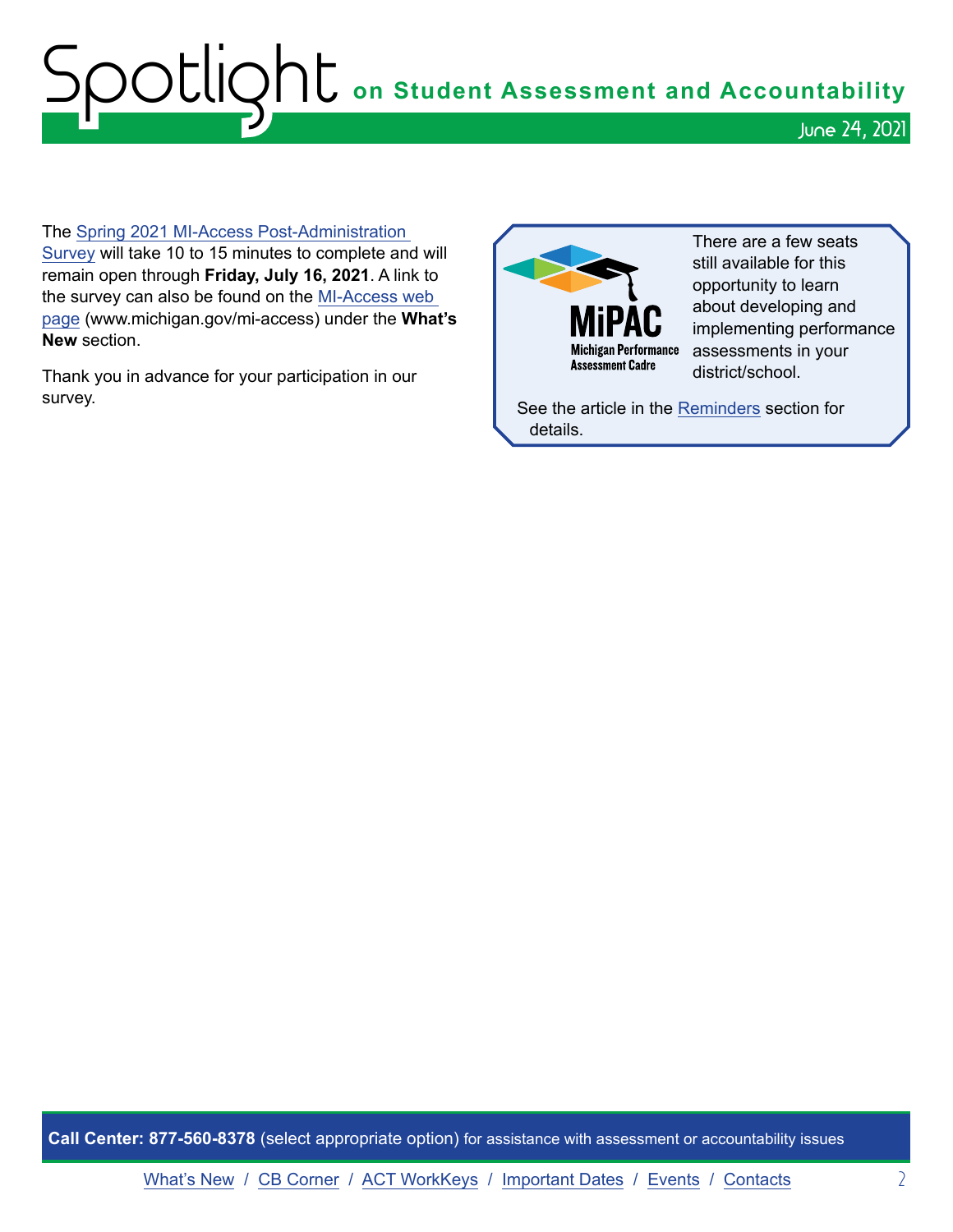<span id="page-2-1"></span>Spotlight **on Student Assessment and Accountability**

<span id="page-2-0"></span>

#### **OEAA Secure Site Virtual Help**

Do you need help with the Accountable Students Enrolled and Demographics or the Answer Documents Received and Not Tested Students functions?

The Office of Educational Assessment and Accountability (OEAA) will be holding two open-ended virtual sessions where you will be able to drop in and ask questions and receive support for these OEAA Secure Site functions. There will be no agenda; simply join the event using the link provided, ask questions and/or listen to others' questions and answers, and drop off when desired.

- Thursday, June 24 from 3:30 to 4:15 p.m.
- Monday, June 28 from 9:00 to 9:45 a.m.

#### **Microsoft Teams Meeting**

- [Join the meeting](https://teams.microsoft.com/l/meetup-join/19%3ameeting_MzAyYzkwNTctMGU0ZC00Y2ZmLWFjNTEtZTRhYTQzN2UyMGM5%40thread.v2/0?context=%7b%22Tid%22%3a%22d5fb7087-3777-42ad-966a-892ef47225d1%22%2c%22Oid%22%3a%226100384c-b357-44a8-8e52-653af03855b7%22%7d)
- Or call in (audio only): 1-248-509-0316 Phone Conference ID: 27143456#

#### **Answer Documents Received and Not Tested Students Reminders**

Updates in the Michigan Student Data System (MSDS) for the Accountable Students Enrolled and Demographics need to be completed by **5 p.m. on June 28**. Refer to the [May 6 Spotlight](https://www.michigan.gov/documents/mde/Spotlight_5-6-21_724419_7.pdf) (www.michigan. gov/mde-spotlight) for full details.

Answer Documents Received review and submission of answer document issues ends at **5 p.m. June 28, 2021.** This is the only opportunity to attempt to resolve any answer document issues to ensure students receive a valid score. Refer to the articles in the [June](https://www.michigan.gov/documents/mde/Spotlight_6-10-21_727553_7.pdf)  [10 Spotlight](https://www.michigan.gov/documents/mde/Spotlight_6-10-21_727553_7.pdf) for details.

The Students Not Tested portion of Answer Documents Received and Not Tested Students will be available **June 29** through **5 p.m. July 2, 2021**. Refer to the articles in the [June 10 Spotlight](https://www.michigan.gov/documents/mde/Spotlight_6-10-21_727553_7.pdf) for details.

June 24, 2021

» There is an updated process for Spring 2021 (see next article for details)

#### **Michigan School Accountability: New Students Not Tested Resource**

A new resource from the Office of Educational Assessment and Accountability (OEAA) – [Updates for](https://www.michigan.gov/documents/mde/Updates_for_Spring_2021_Students_Not_Tested_724270_7.pdf)  [Spring 2021 Students Not Tested](https://www.michigan.gov/documents/mde/Updates_for_Spring_2021_Students_Not_Tested_724270_7.pdf) – is a brief overview of the updated process for reporting and reviewing Students Not Tested on Spring 2021 summative assessments.

- Students Not Tested issues will be reviewed and reported in the OEAA Secure Site during the Accountable Students and Test Verification windows following the administration of spring assessments.
- A new Not Tested reason of "COVID Related" will be populated for all students who were expected to be tested but for whom no test(s) were received.
- Schools will be able (but not required) to change the pre-loaded "COVID Related" reason to other Not Tested reasons.
- Documentation for any Not Tested reason may be submitted, but is not required, for Spring 2021 assessments.

*(Continued on next page)*

**Call Center: 877-560-8378** (select appropriate option) for assistance with assessment or accountability issues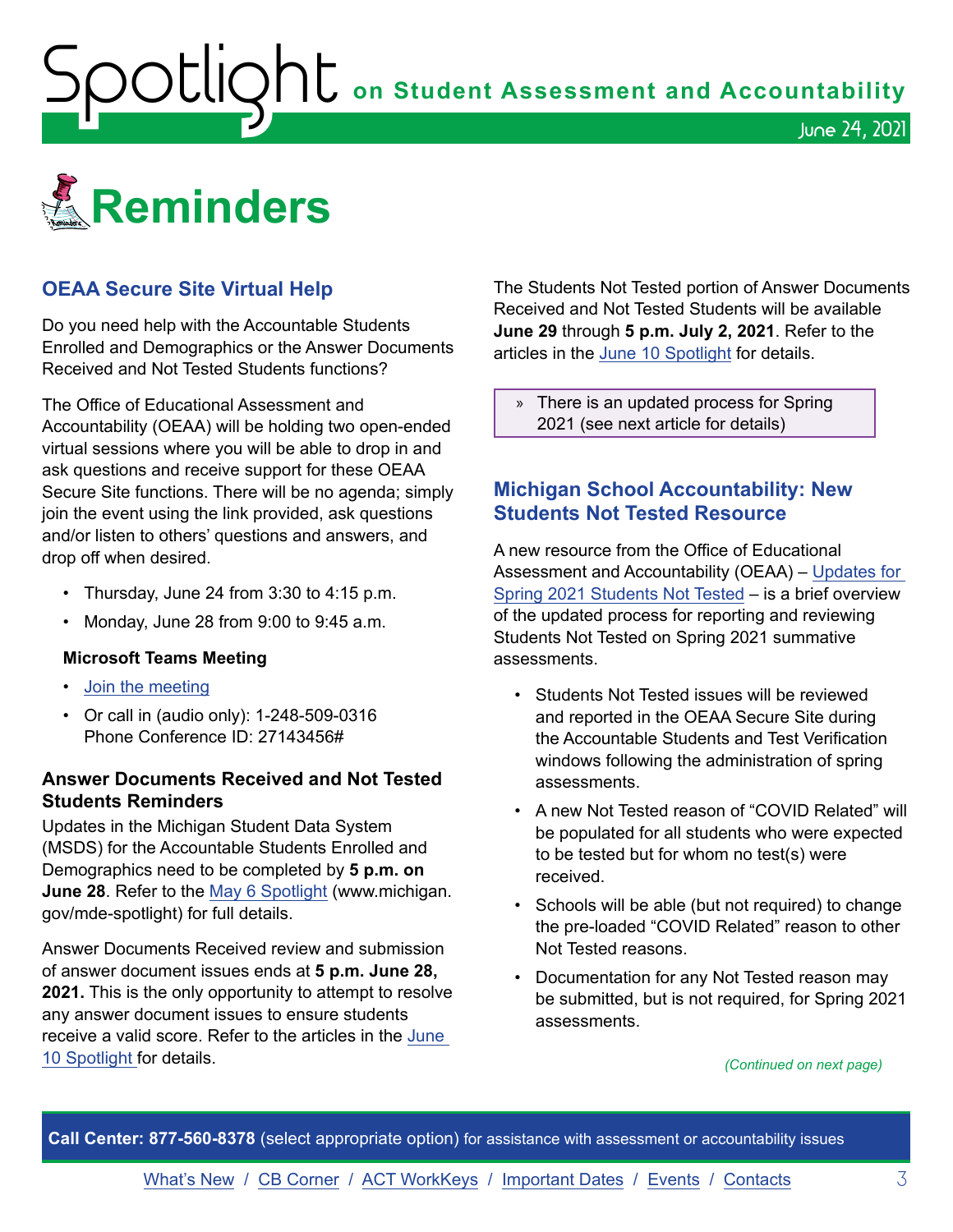<span id="page-3-0"></span> ${\sf SOL}$   ${\sf col}$  on Student Assessment and Accountability June 24, 2021

These changes to the current year's Students Not Tested process were necessary in light of the federal school accountability waiver that the Michigan Department of Education (MDE) recently received. The changes are designed to make the updated Students Not Tested process as minimally burdensome on schools and districts as possible, accommodating increases in the number of Students Not Tested among schools this year due to the COVID-19 pandemic.

Additional information and resources on school accountability can be found on the MDE [School](http://www.michigan.gov/mde-accountability)  [Accountability web page](http://www.michigan.gov/mde-accountability) (www.michigan.gov/mdeaccountability).

#### **Michigan Educators Needed for Assessment Committees**

Michigan assessments are written by Michigan educators. The Michigan Department of Education (MDE) relies on teachers in grades K-12, from all content areas and from across the state, to help write, review, revise, and improve test items as they are developed for state assessments.

Most of the work on item writing and review is done over the summer. MDE is seeking item writers and reviewers across the board for the summative Michigan Student Test of Educational Progress (M-STEP) and for MI-Access, Michigan's alternate assessment system designed for students who have, or function as if they have, significant cognitive impairments.

Currently, MDE is especially in need of educators with science and/or special education experience to help write and review MI-Access science items under the recently updated alternate content expectations.

This is a great opportunity for educators to support science assessment that is appropriate for this student population; learn more about the state's assessment system; become more familiar with the revised science expectations; collaborate with other educators; and earn extra money or SCECHs for their expertise, time, and contributions.

MDE relies on your knowledge and experience working with students, and no particular expertise in the area of state assessments is required. If you are interested in joining as an item writer or reviewer, please complete an [online application](https://www.cvent.com/d/pgq6sr) (https://www. cvent.com/d/pgq6sr).

#### **Michigan Performance Assessment Cadre (MiPAC) Development Opportunity**

Are you interested in learning about developing and implementing performance assessments in your district/ school? Join the Office of Educational Assessment and Accountability as we



work with the Michigan Assessment Consortium to develop performance assessments that are aligned to Michigan's academic standards and model essential skills in mathematics and English language arts (ELA) in grades 3-8.

Information about preferred candidate qualifications and participant expectations is available in the [May](https://www.michigan.gov/documents/mde/Spotlight_5-13-21_725244_7.pdf)  [13, 2021 Spotlight](https://www.michigan.gov/documents/mde/Spotlight_5-13-21_725244_7.pdf) edition (www.michigan.gov/mdespotlight).

If you are interested in participating, submit your resume in an email to [mde-oeaa@michigan.gov](mailto:mde-oeaa%40michigan.gov?subject=MiPAC%20Application), using the subject line: "MiPAC Application".

**Call Center: 877-560-8378** (select appropriate option) for assistance with assessment or accountability issues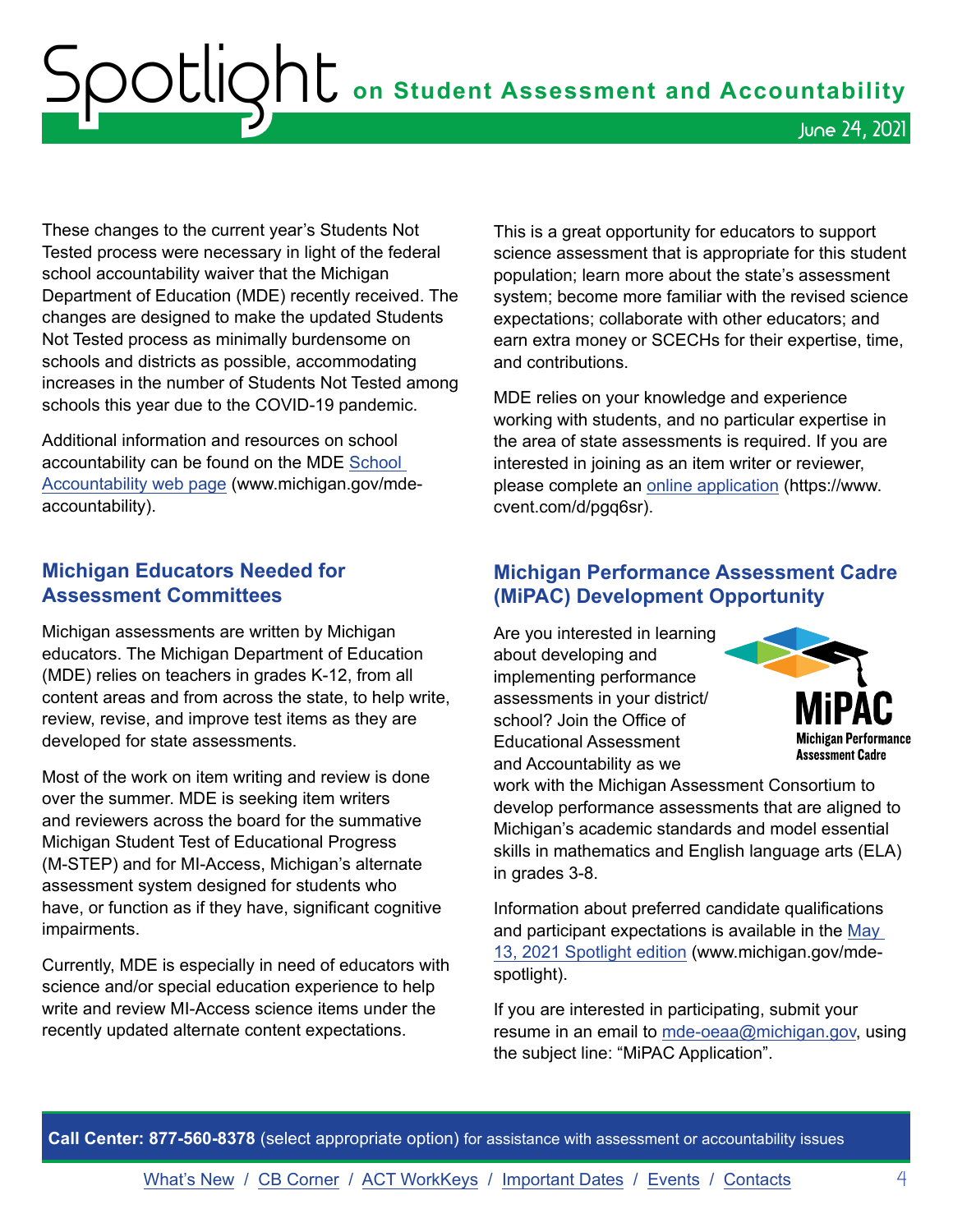# <span id="page-4-0"></span>Spotlight **on Student Assessment and Accountability** June 24, 2021

#### **WIDA ACCESS for ELLs Online Speaking Test Survey**

WIDA wants to know what you think of the WIDA ACCESS for ELLs Online Speaking test, and what speaking activities you use in your classroom.

To help WIDA improve the WIDA ACCESS for ELLs Online Speaking test, please respond to this [survey](https://www.surveymonkey.com/r/SpeakingTest) (www.surveymonkey.com/r/SpeakingTest). It should take no more than 15 minutes to complete the survey, which will close on **June 28, 2021**.

**Call Center: 877-560-8378** (select appropriate option) for assistance with assessment or accountability issues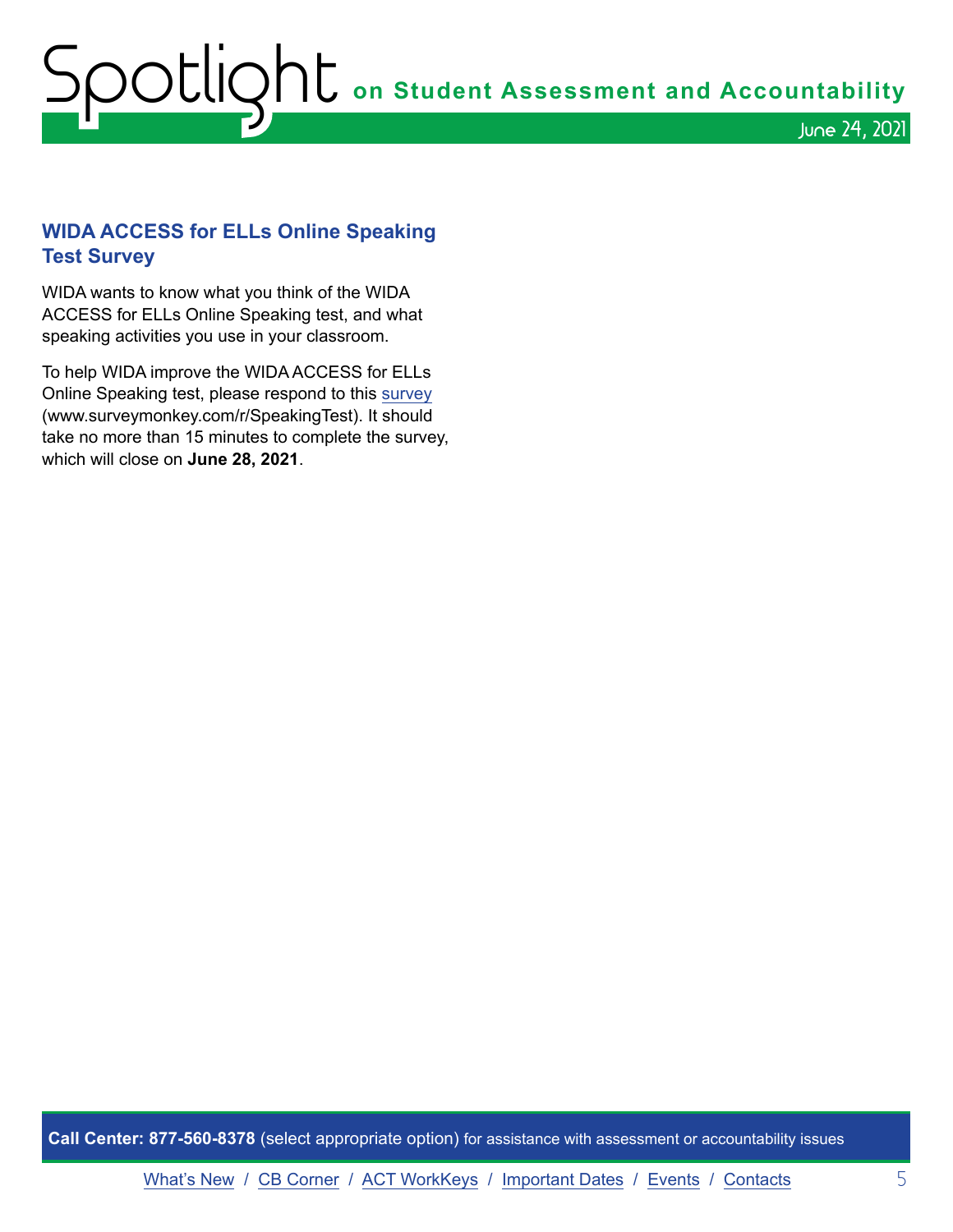OOCIQht on Student Assessment and Accountability

June 24, 2021

## **CB** College Board Corner

<span id="page-5-0"></span>*Information on SAT*®*, PSAT*™ *8/9, and PSAT*™*10 provided by the College Board*

#### **Questions about Spring SAT, PSAT 8/9, or PSAT 10?**

- Call the Michigan Educator Hotline: 866-870-3127 (select Option 1)
- Email: [michiganadministratorsupport@](mailto:michiganadministratorsupport%40collegeboard.org?subject=) [collegeboard.org](mailto:michiganadministratorsupport%40collegeboard.org?subject=)

#### **REMINDERS**

#### **College Board Test Ordering Site Now Open for Fall 2021**

The College Board Test Ordering Site is now open for schools/districts to order Fall 2021 SAT School Day, PSAT/NMSQT, and PSAT 8/9 assessments. Administration of these assessments in the fall is optional. **Your school or district will be responsible for paying for the Fall 2021 College Board assessments you choose to provide to your students.**

As a reminder, the Michigan-provided Spring 2022 SAT School Day, PSAT 10, and PSAT 8/9 are not ordered in the Test Ordering Site.

**Call Center: 877-560-8378** (select appropriate option) for assistance with assessment or accountability issues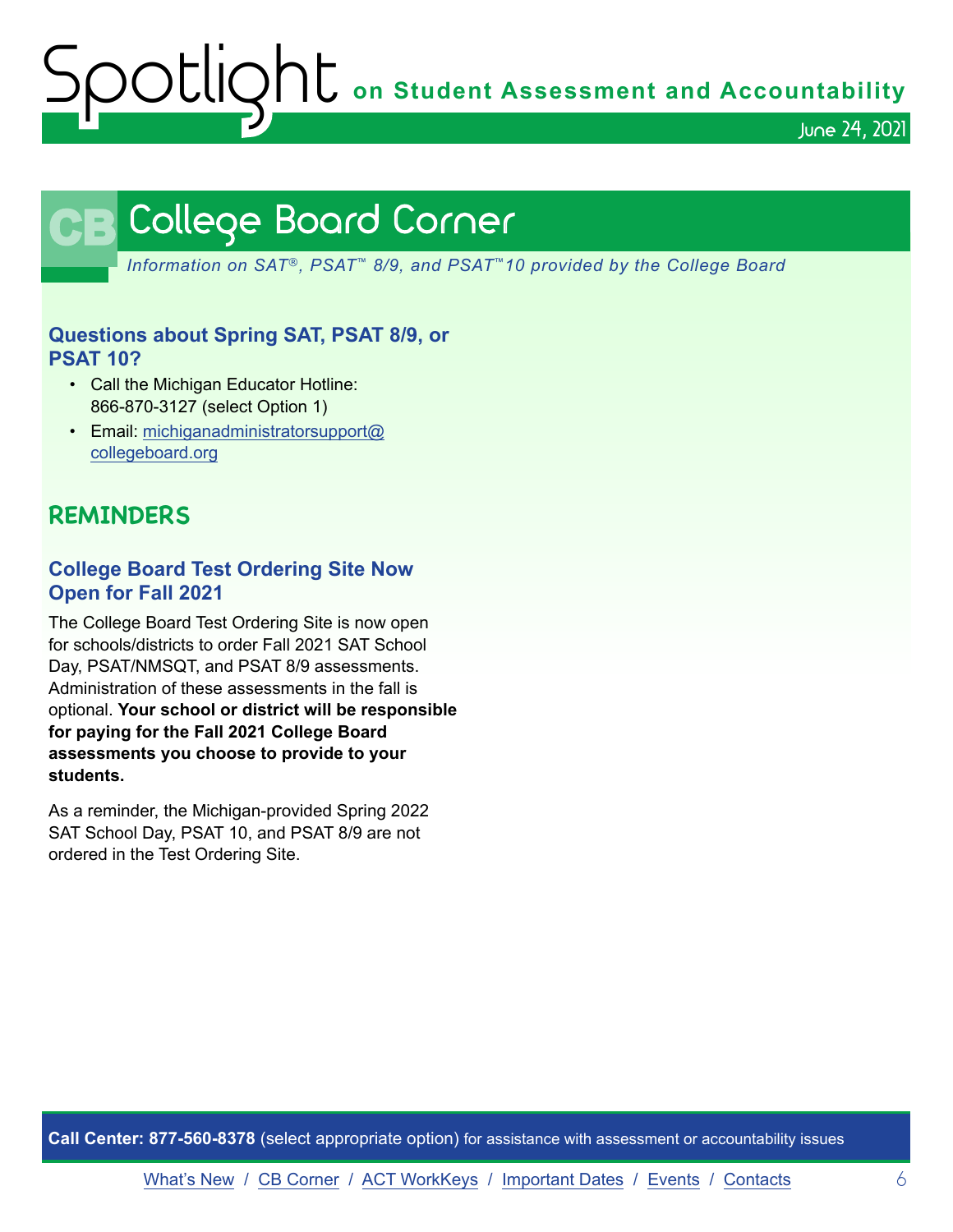Spotlight **on Student Assessment and Accountability**

June 24, 2021

# <span id="page-6-0"></span>**ACT ® WorkKeys®**

#### **What's New**

**Thank You!** We can't thank you enough for your time, dedication, and commitment to providing your students this testing opportunity during a very challenging year. We hope you had a great testing experience, and we look forward to partnering with you again next year!

#### **Reminders**

#### **Verification of Answer Documents Received**

The Michigan Department of Education's answer document verification process on the OEAA Secure Site lets schools verify that all their students' answer documents have been received and processed by ACT. The window to review and report missing WorkKeys answer documents is June 22-28, 2021. For more information, see the *Spring 2021 Answer Documents Received and Students Not Tested* article in the [June 10, 2021 Spotlight newsletter](https://www.michigan.gov/documents/mde/Spotlight_6-10-21_727553_7.pdf) (www.michigan.gov/mde-spotlight).

#### **ACT WorkKeys Score Reports**

School- and student-level paper reports will be mailed to test coordinators and are due to arrive in the week of **August 30, 2021**.

Students can view their scores online and print their own National Career Readiness Certificate starting **July 30, 2021** by creating their free account at [myworkkeys.com](http://www.myworkkeys.com).

Refer to the [June 10, 2021 Spotlight newsletter](https://www.michigan.gov/documents/mde/Spotlight_6-10-21_727553_7.pdf) for more information about scores and reports.

#### **Contacting ACT**

If you have questions, you may:

- 1. contact ACT via the [Contact Us web page](http://www.act.org/aap/state/contact.html) (www. act.org/aap/state/contact.html)
- 2. call ACT at 800-553-6244 between 9:30 a.m. and 6 p.m. ET
	- » standard time: ext. 2800
	- » accommodations: ext. 1788
- 3. email accommodations questions to [ACTStateAccoms@act.org](mailto:ACTStateAccoms%40act.org?subject=)

**Call Center: 877-560-8378** (select appropriate option) for assistance with assessment or accountability issues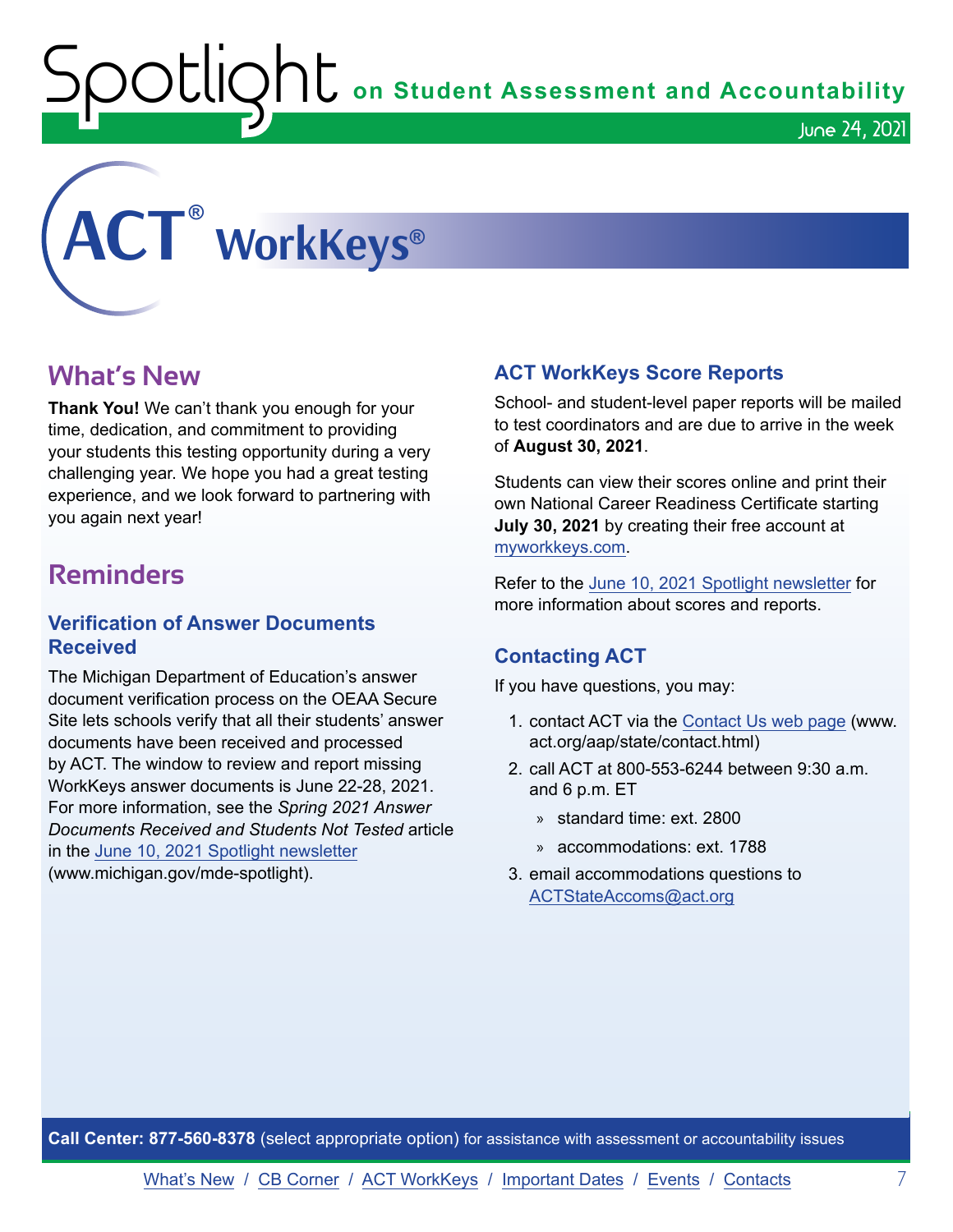### Spotlight **on Student Assessment and Accountability** June 24, 2021 FП.

# <span id="page-7-0"></span>**Important Dates**

#### **Approaching Deadlines!**

#### **Monday, June 28, 2021**

• Window to verify Answer Documents Received **CLOSES** for **WIDA ACCESS and Alternate ACCESS for ELLs**, **SAT**, **PSAT 8/9**, **PSAT 10**, **ACT WorkKeys**, **M-STEP**, and **MI-Access**

#### **Tuesday, June 29, 2021**

• **Early Literacy and Mathematics Benchmark Assessments (K-2)** Pre-identification of students in OEAA Secure Site window **CLOSES**

#### **Wednesday, June 30, 2021**

• **Early Literacy and Mathematics Benchmark Assessments (K-2)** Online testing window **CLOSES**

#### **June 2021**

#### **June 29 – July 2, 2021**

• Students Not Tested window for **WIDA ACCESS and Alternate ACCESS for ELLs**, **SAT**, **PSAT 8/9**, **PSAT 10**, **ACT WorkKeys**, **M-STEP**, and **MI-Access**

#### **July 2021**

#### **Early Literacy and Mathematics**

#### **July 12 – October 28, 2021**

• Pre-Identification of students in the OEAA Secure Site for **Early Literacy and Mathematics Benchmark Assessments (K-2)** 

#### **July 12 – August 2, 2021**

Wed

• Create/Manage Online Test Session in Secure Site for **Early Literacy and Mathematics Benchmark Assessments (K-2)**

l nu

5

12

6

13

#### **Wednesday, July 28, 2021, 10-11 a.m.**

• **DRC Webinar: Technology Coordinator Training** – applies to the Early Literacy and Mathematics Benchmark Assessments, WIDA Screener, WIDA ACCESS for ELLs, and Spring 2022 testing

[Join webinar](https://datarecognitioncorp.zoom.us/j/94405940716)

#### **August 2021**

#### **Early Literacy and Mathematics**

#### **Thursday, August 5, 2021, 10-11 a.m.**

• **DRC Webinar: District and Building Coordinators Training** – for new coordinators or returning coordinators who need a refresher [Join webinar](https://datarecognitioncorp.zoom.us/j/93379694327)

#### **August 23 – October 29, 2021**

• **Early Literacy and Mathematics Benchmark Assessments (K-2)** Fall 2020 testing window

#### **Monday, August 30, 2021**

• Test Coordinators receive **ACT WorkKeys** paper reports

**Call Center: 877-560-8378** (select appropriate option) for assistance with assessment or accountability issues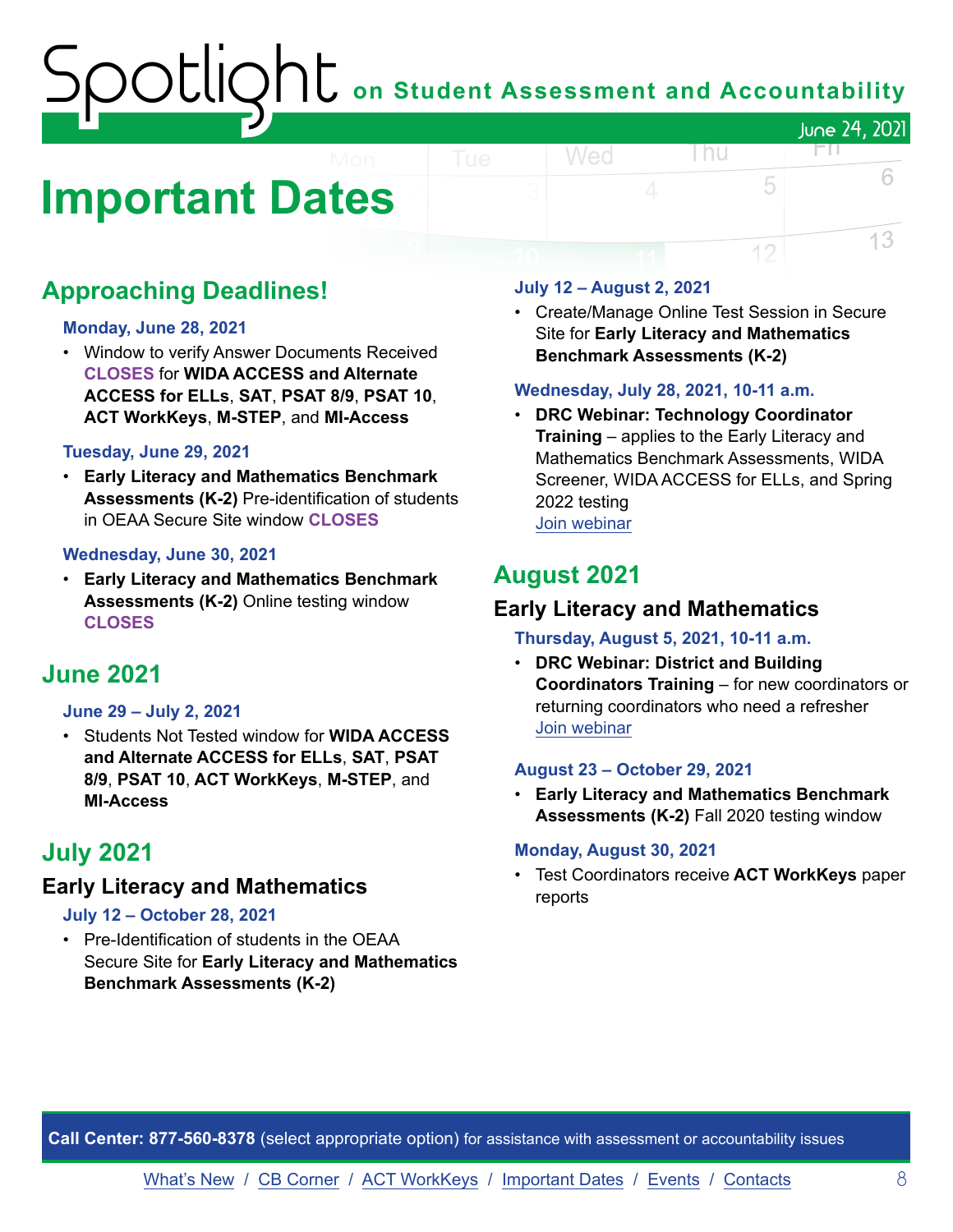#### on Student Assessment and Accountability June 24, 2021 Wed Thu FП.

<span id="page-8-0"></span>

#### **Assessment Literacy Institute 2021**

Join a cohort of professionals in reexamining assessment practices to support and accelerate learning—right now and into the future. [Accelerated](https://www.michigan.gov/mde/0,4615,7-140-81351-557696--,00.html)  [student learning](https://www.michigan.gov/mde/0,4615,7-140-81351-557696--,00.html) is a concept embraced by Michigan Department of Education to assist educators in their efforts to support students after a year of disrupted learning.

This year's [Assessment Learning Institute \(ALI\)](https://www.michiganassessmentconsortium.org/event/assessment-learning-institute-2021/), hosted by the Michigan Assessment Consortium, takes place over an eight-month series of virtual engagements that kick off on **August 3, 2021**, with a full-day seminar. Participants will receive a copy of Jay McTighe's book [Assessing Student Learning, By](https://www.tcpress.com/assessing-student-learning-by-design-9780807765401)  [Design](https://www.tcpress.com/assessing-student-learning-by-design-9780807765401) (2021) and earn up to 13 SCECHs as they develop the conditions and capacity to promote core principles of quality assessment practices that deepen student learning and propel learning forward.

[Details and registration](http://bit.ly/2021-ALI) (http://bit.ly/2021-ALI) are available now.

**Call Center: 877-560-8378** (select appropriate option) for assistance with assessment or accountability issues

[What's New](#page-0-0) / [CB Corner](#page-5-0) / [ACT WorkKeys](#page-6-0) / [Important Dates](#page-7-0) / [Events](#page-8-0) / [Contacts](#page-9-0) 9

6

13

5

12